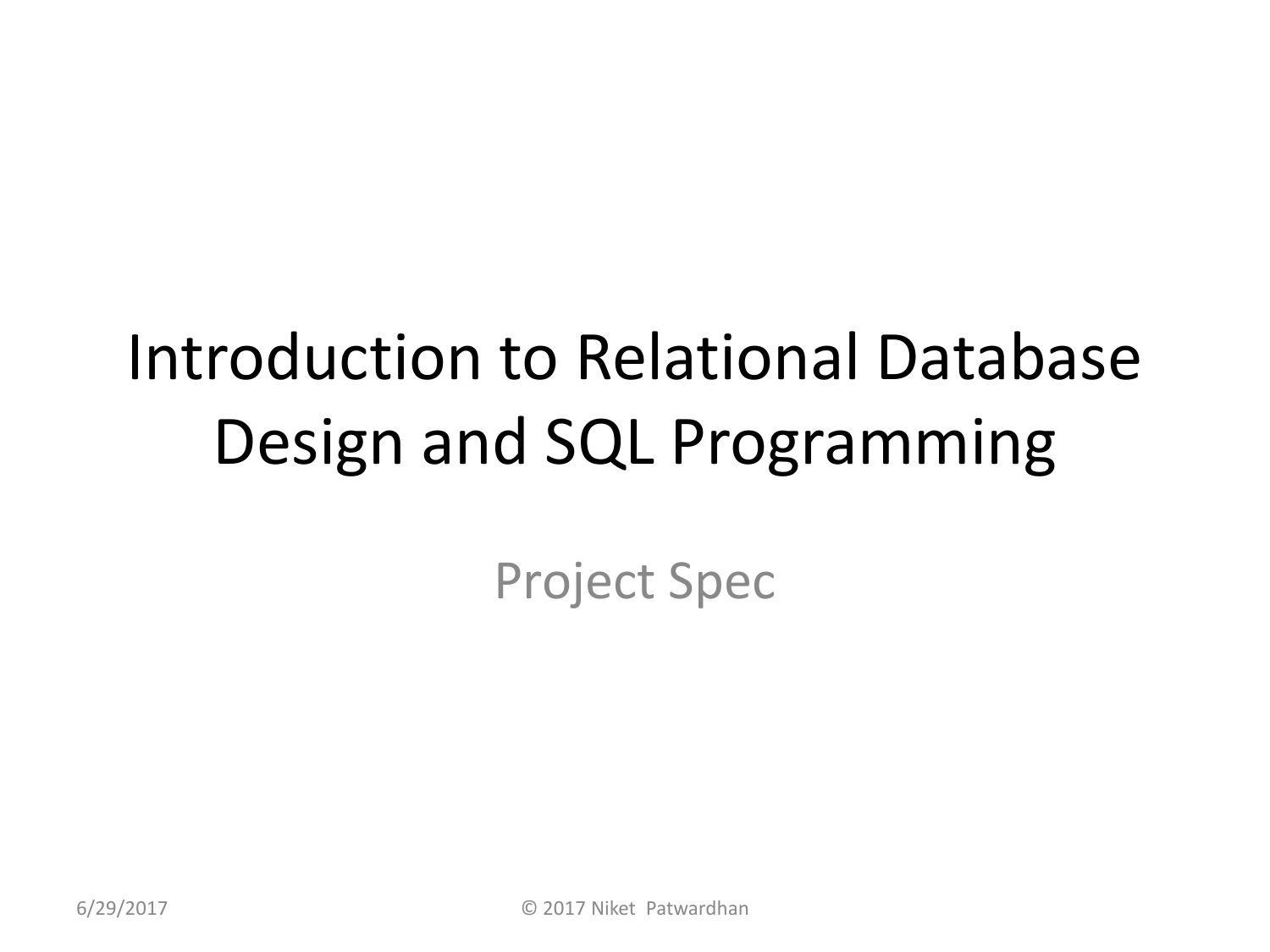#### Disclaimer

- This specification is only for purposes of defining a business data analysis project, and the arguments made therein are meant to be plausible alternative facts but do not represent the beliefs of either the author or the school.
- Please treat them as such and have fun with them.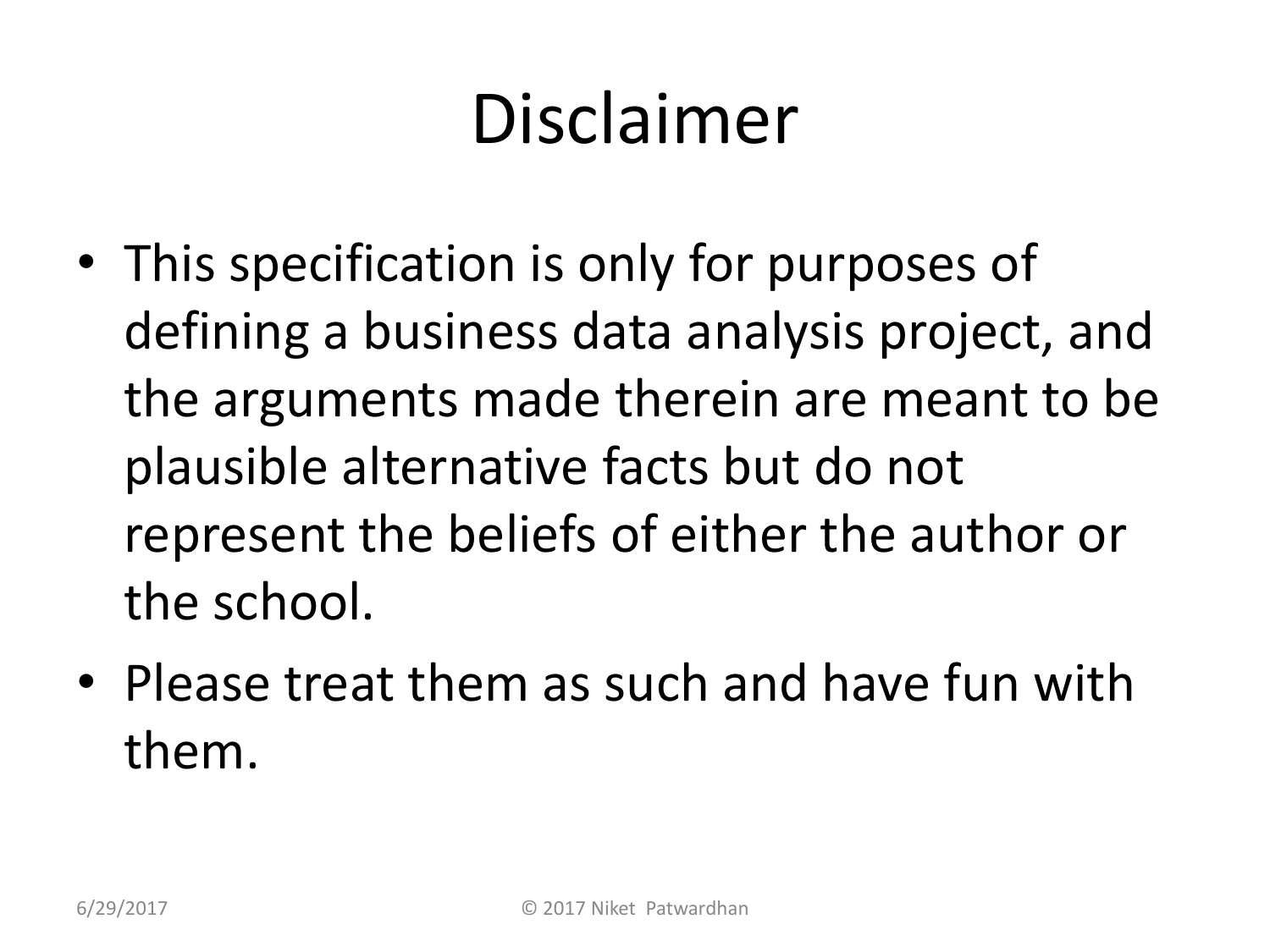• Mission:

Study and implement methods by which global warming can be counteracted.

Help energy companies combat global warming theory proponents.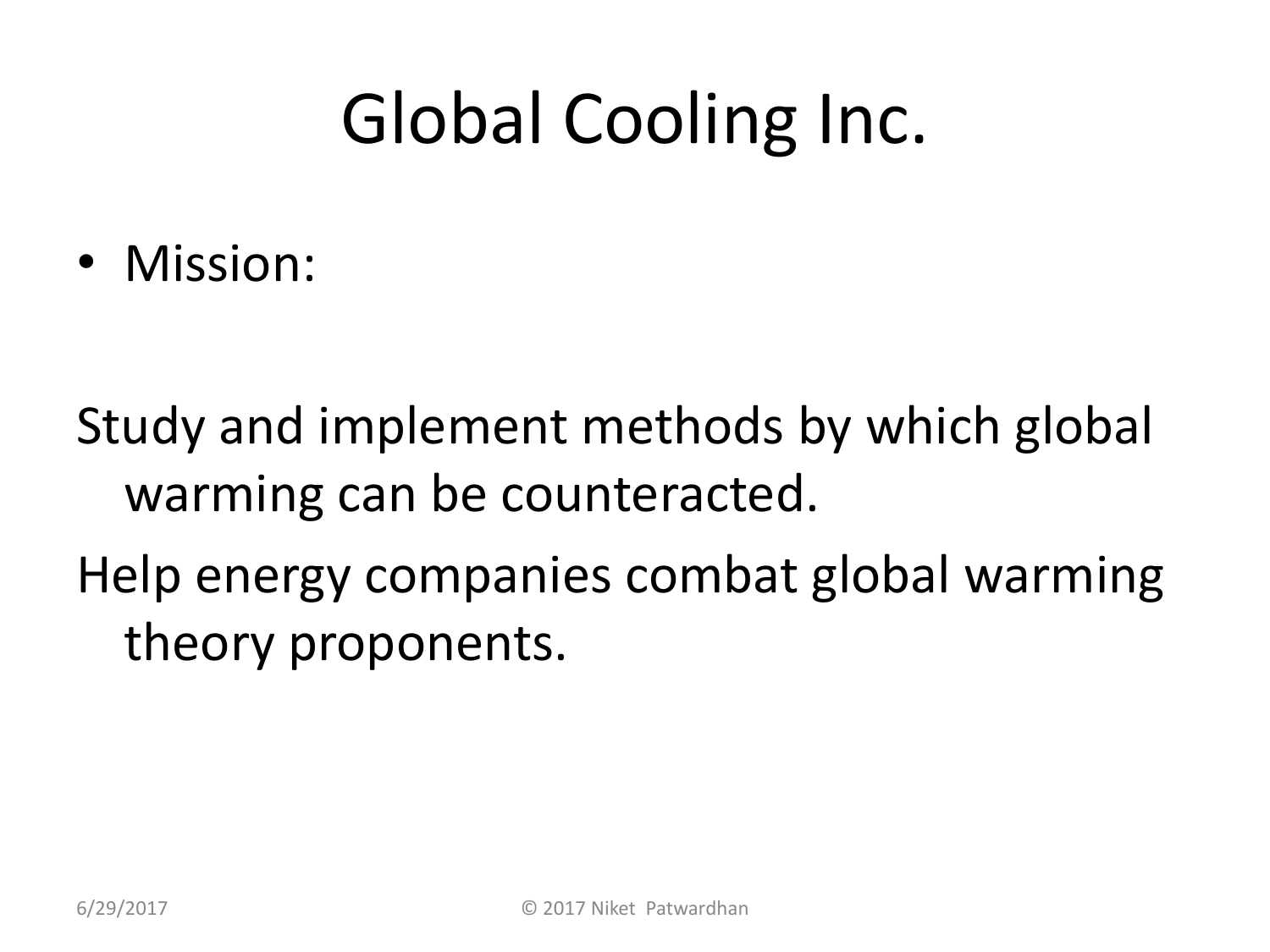- NASA chart for energy exchange
	- https://science-edu.larc.nasa.gov/EDDOCS/images/Erb/components2.gif
- $CO<sub>2</sub>$  sequestration can dissipate only a few %
- Far larger opportunities include reverting clean air programs (94%), and greening of the environment (67%).
- Clean air allows more heat to reach the surface (cf. nuclear winter, and effect of coal dust)
- Deserts/dry landscapes reflect more sunlight compared to vegetation.
- Deep water absorbs most of suns energy today.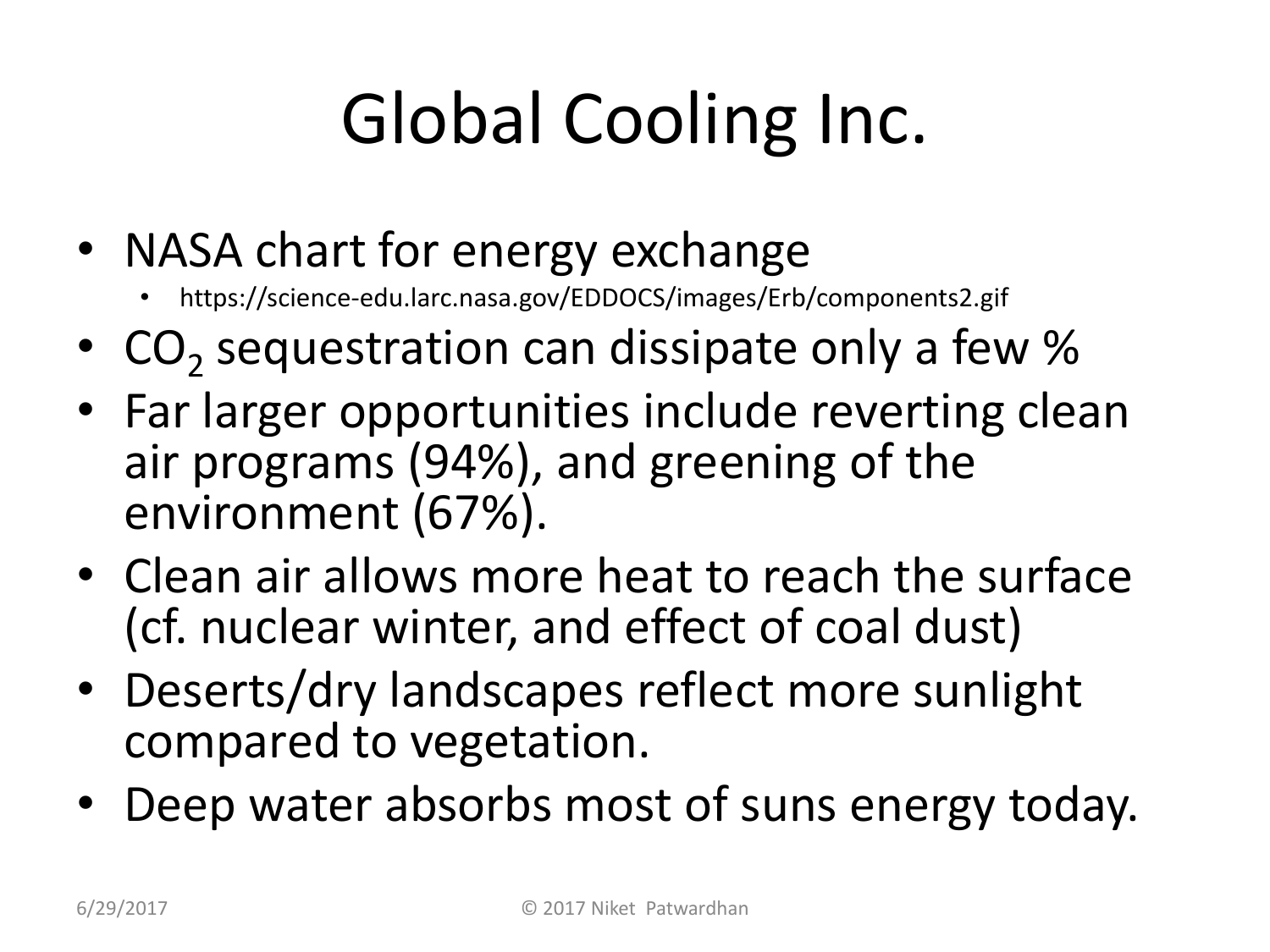#### Opportunity vs Current

#### **EARTH'S ENERGY BUDGET**



6/29/2017 © 2017 Niket Patwardhan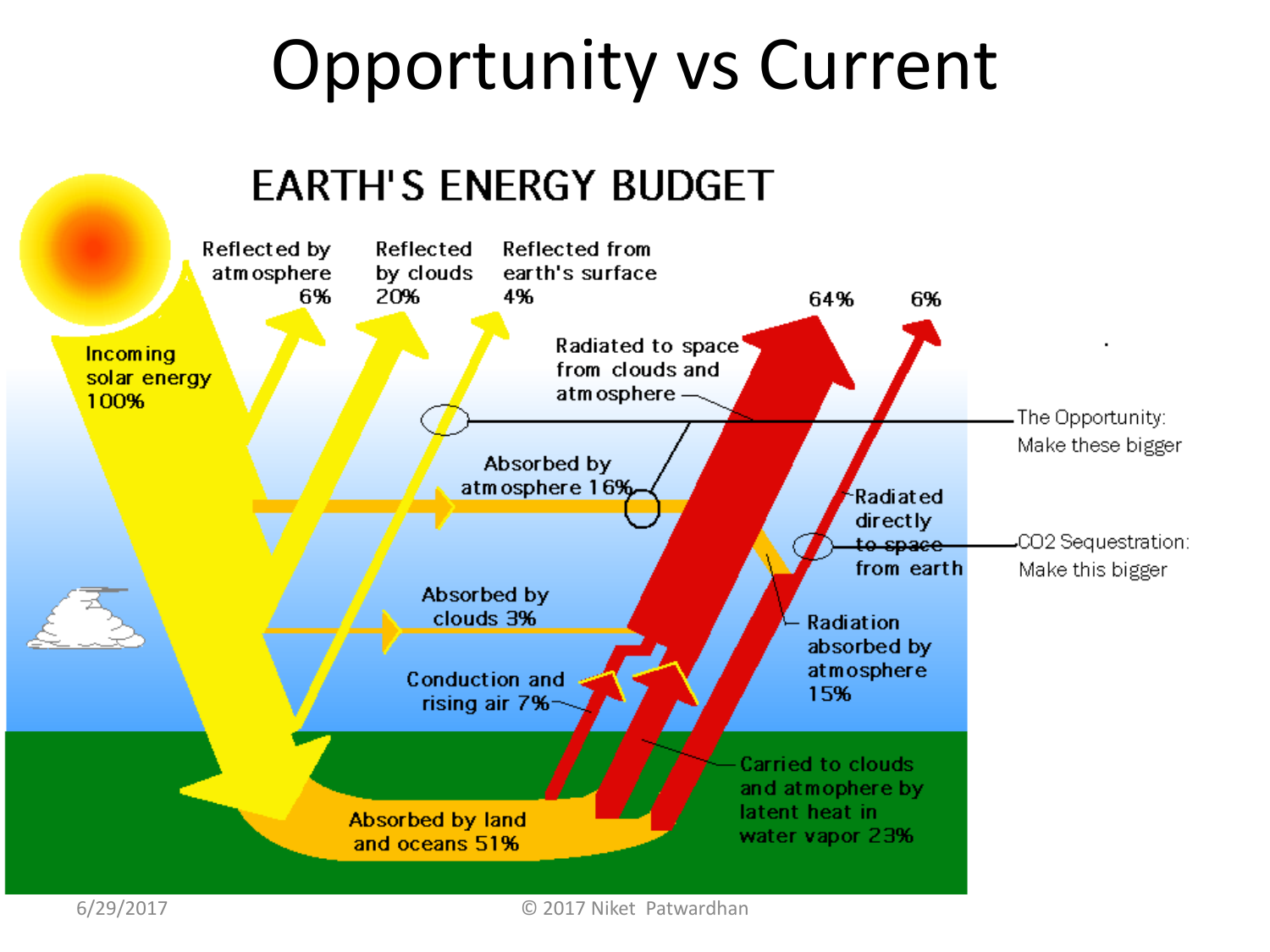• Your Job:

#### Implement a relational database to support the operations of this company.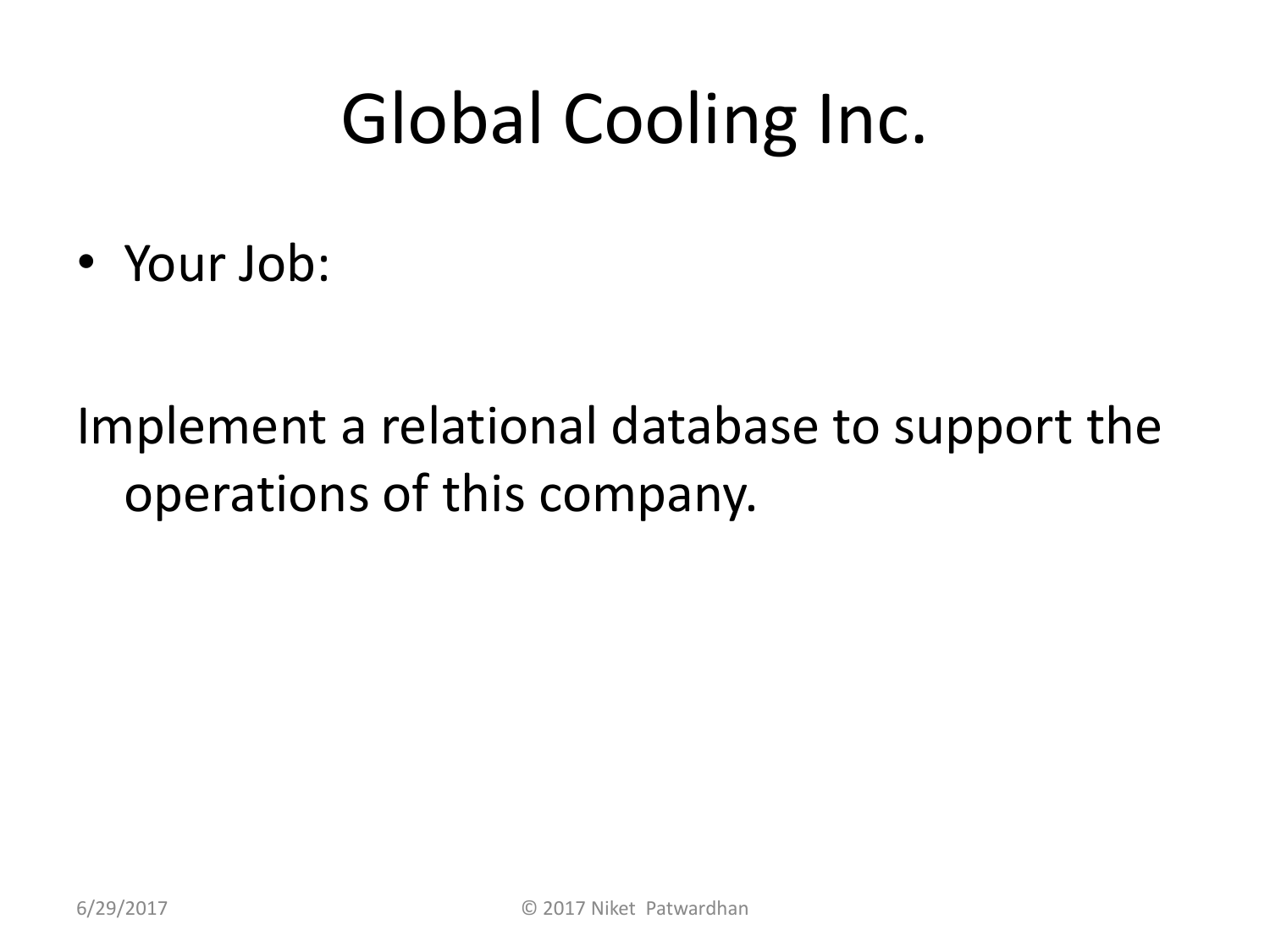- Responsibilities:
	- CEO VV Cool ultimate go / no go decision
	- Operations FB Knight evaluation of design and recommendation to CEO
	- Research W Nutjob Evaluation of cooling methods
	- Purchasing A Facts Data gathering/generation.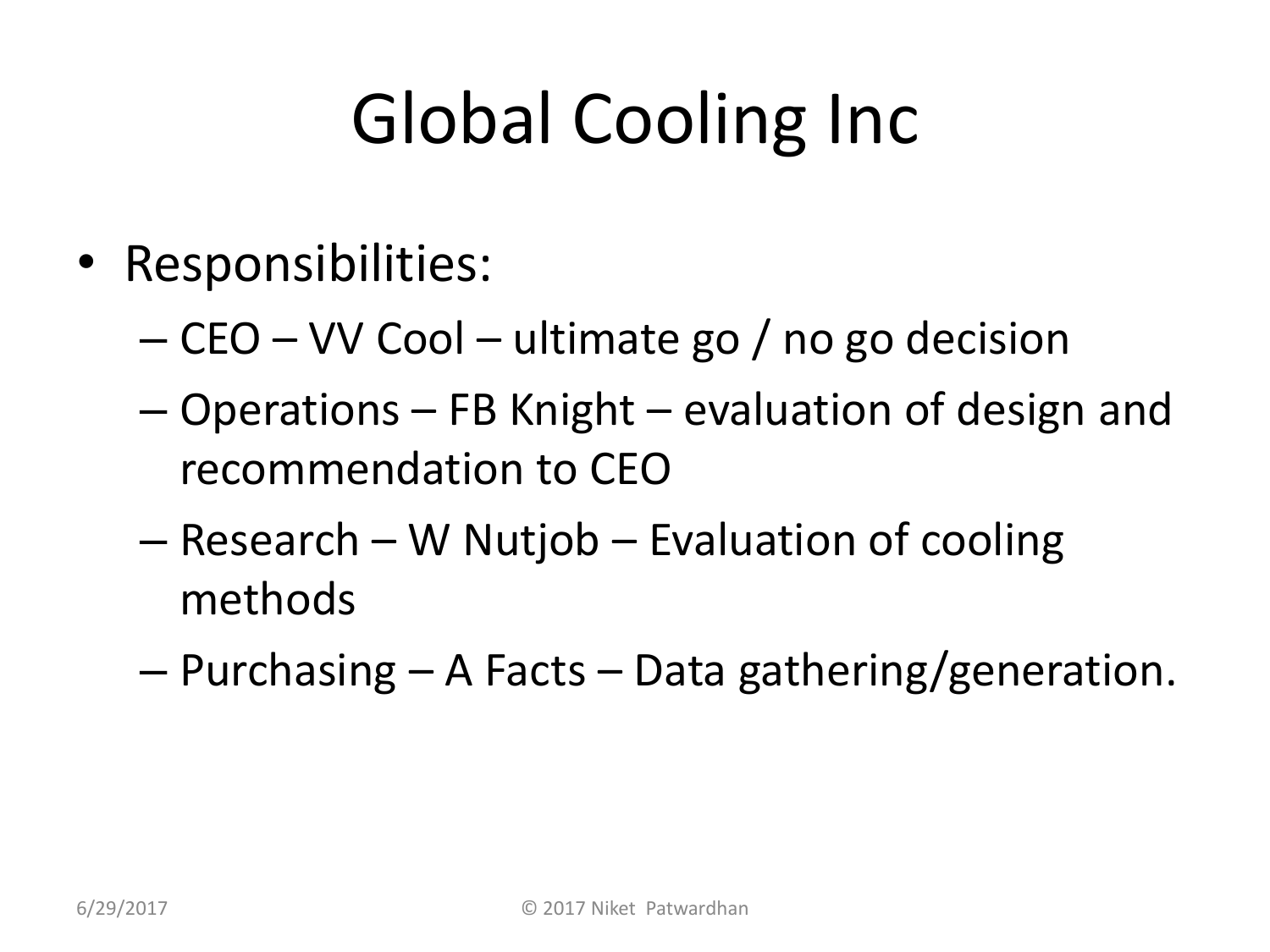- DB will need to hold information about employees.
- DB will need to hold information about potential data suppliers
- DB will hold information about temperature, air quality, cloud cover, reflectance/albedo, ground cover, and solar irradiation at various places, heights, and times.
- Places will be identified by latitude and longitude.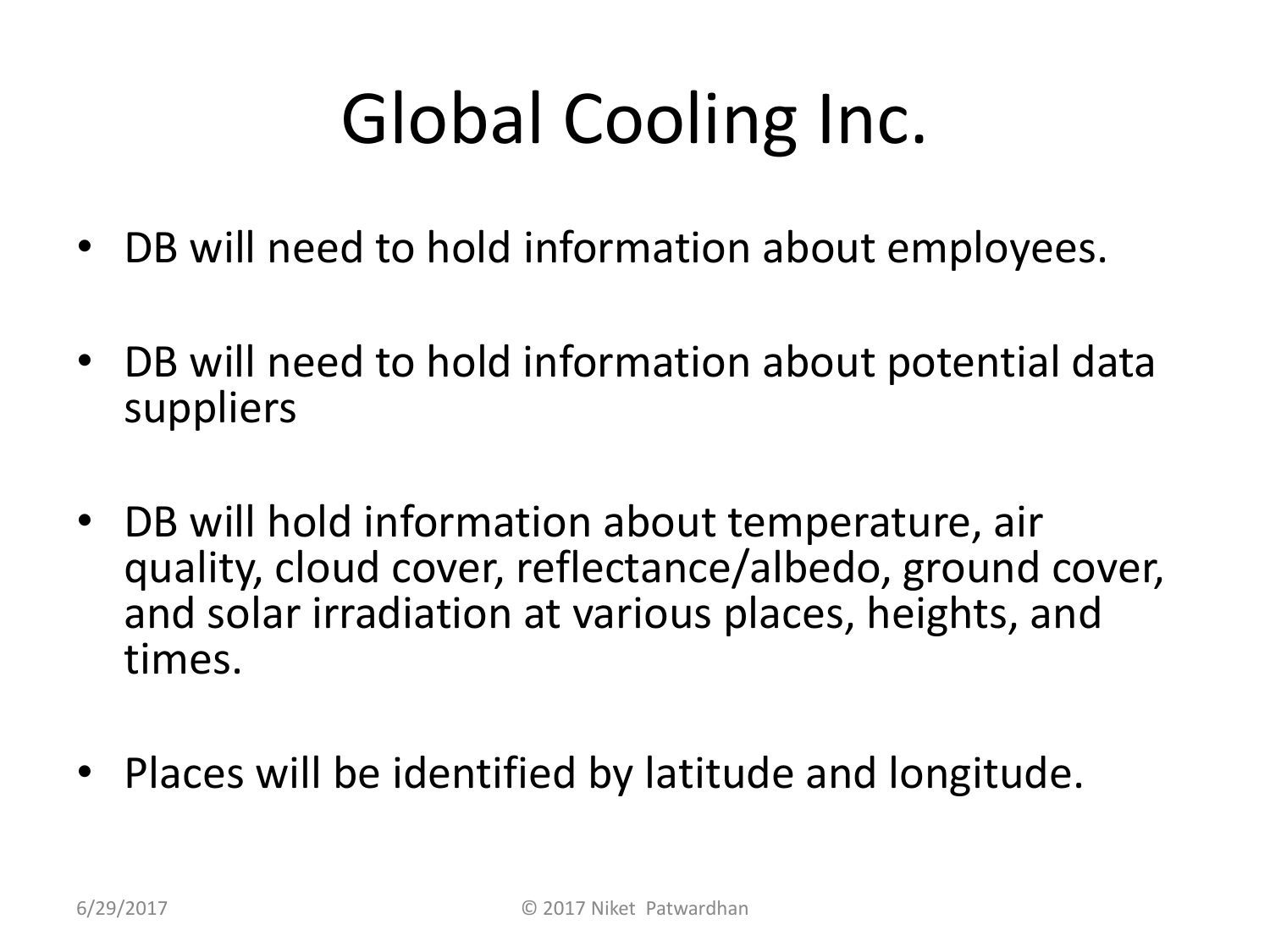- Air quality will be listed as concentrations of various types of matter, such as soot,  $CO<sub>2</sub>$ content, water vapor, pesticides, dust, etc.
- The matter may have additional descriptions such as composition, primary source etc.
	- e.g. cow flatulence produces methane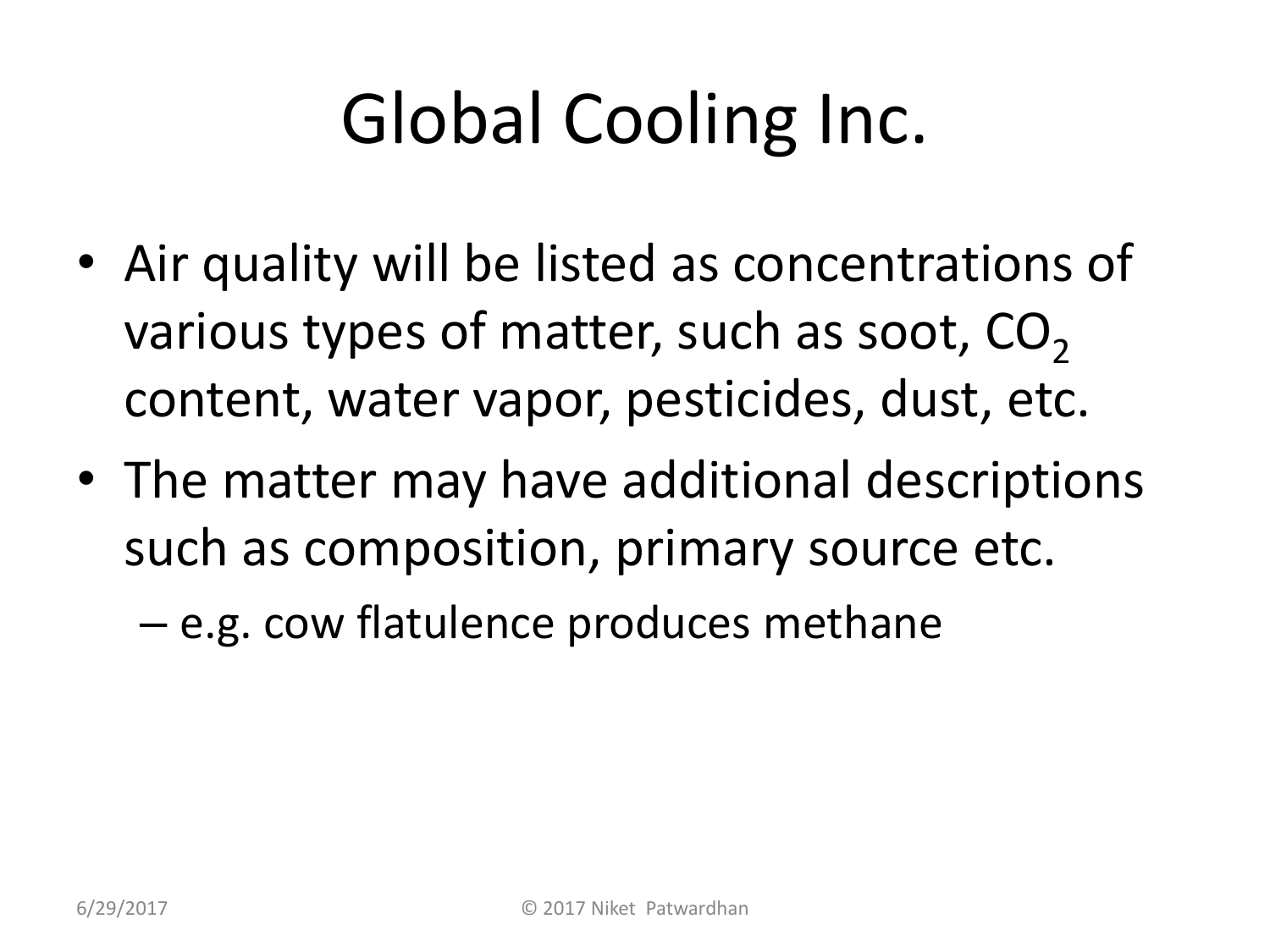- Places will have additional information associated with them, such as the type of place, the elevation, population if a populated place.
- Applicability of local air quality standards shall be noted by standard and version.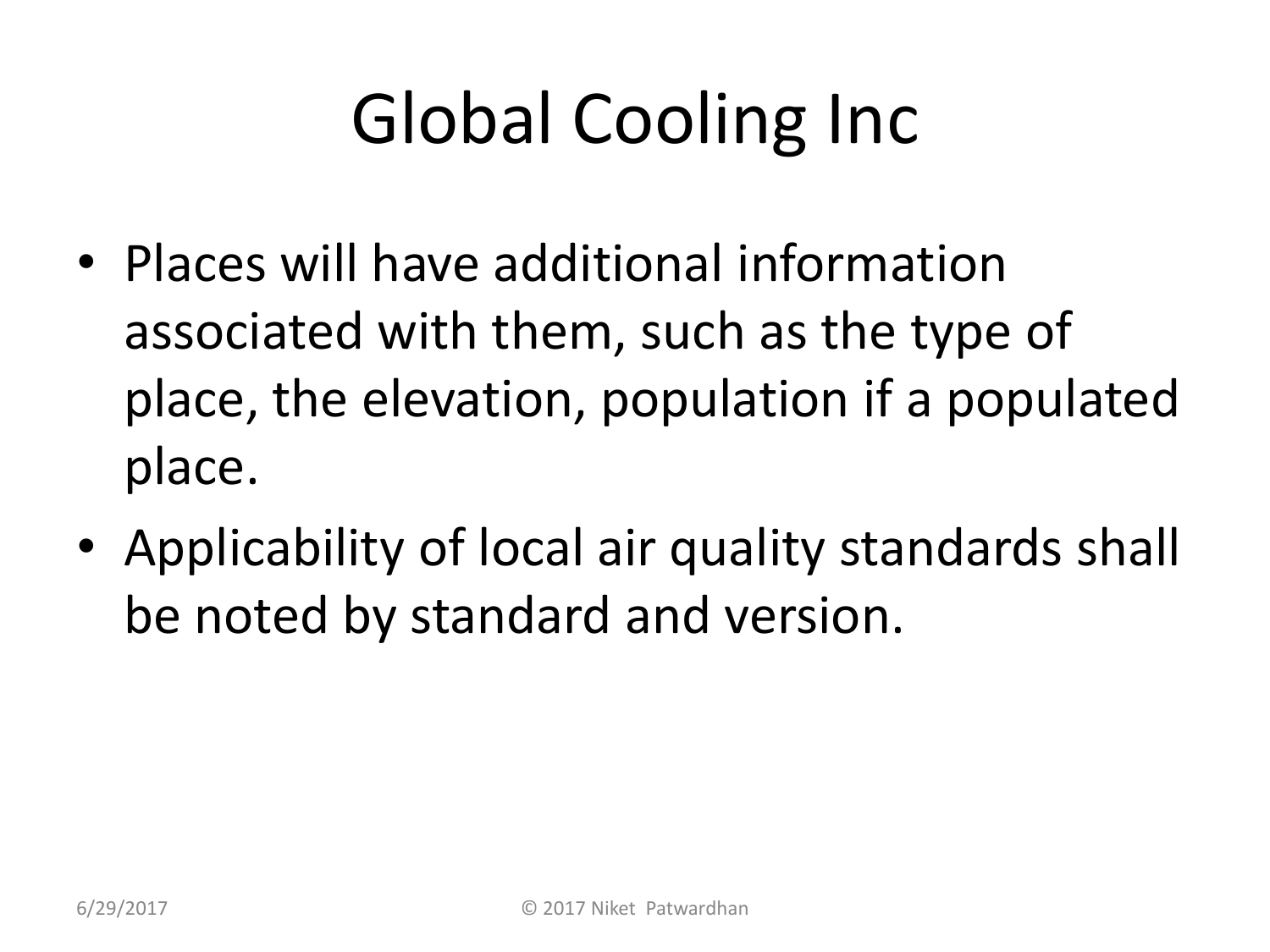- REQUIRED REPORTS:-
	- HR shall be able to generate a list of employees, with name, employee ID, tax ID, country of employment, hire date, birth date, home address, salary, and bonus.
	- Qualified HR employees shall be able to make changes to the HR information.
	- Purchasing shall be able to generate a list of suppliers by country, with indication of their reliability, monthly productivity, and contact information.
	- Purchasing employees shall be able to see the specific information contributed by each supplier.
	- Managers shall be able to make adhoc queries to access any part of the database, except the HR info, where they will be limited to their immediate and direct reports.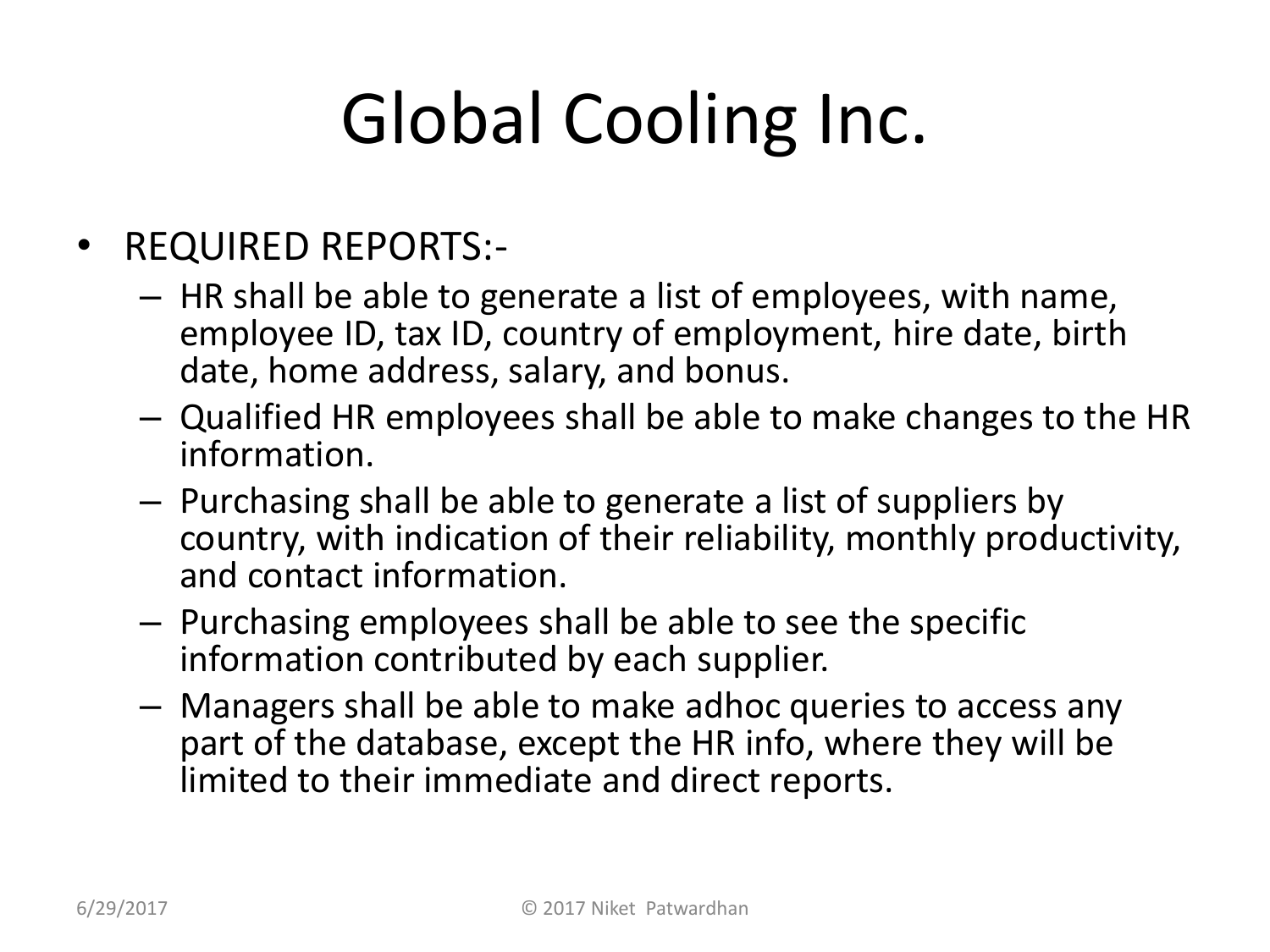- Marketing shall be able to initiate generation of monthly statistics.
- Executives shall be able to see monthly disbursements, employee totals, current financial status.
- A manager shall be able to see his departments employee information.
- Each department can have only one administrative assistant (AA) and one manager.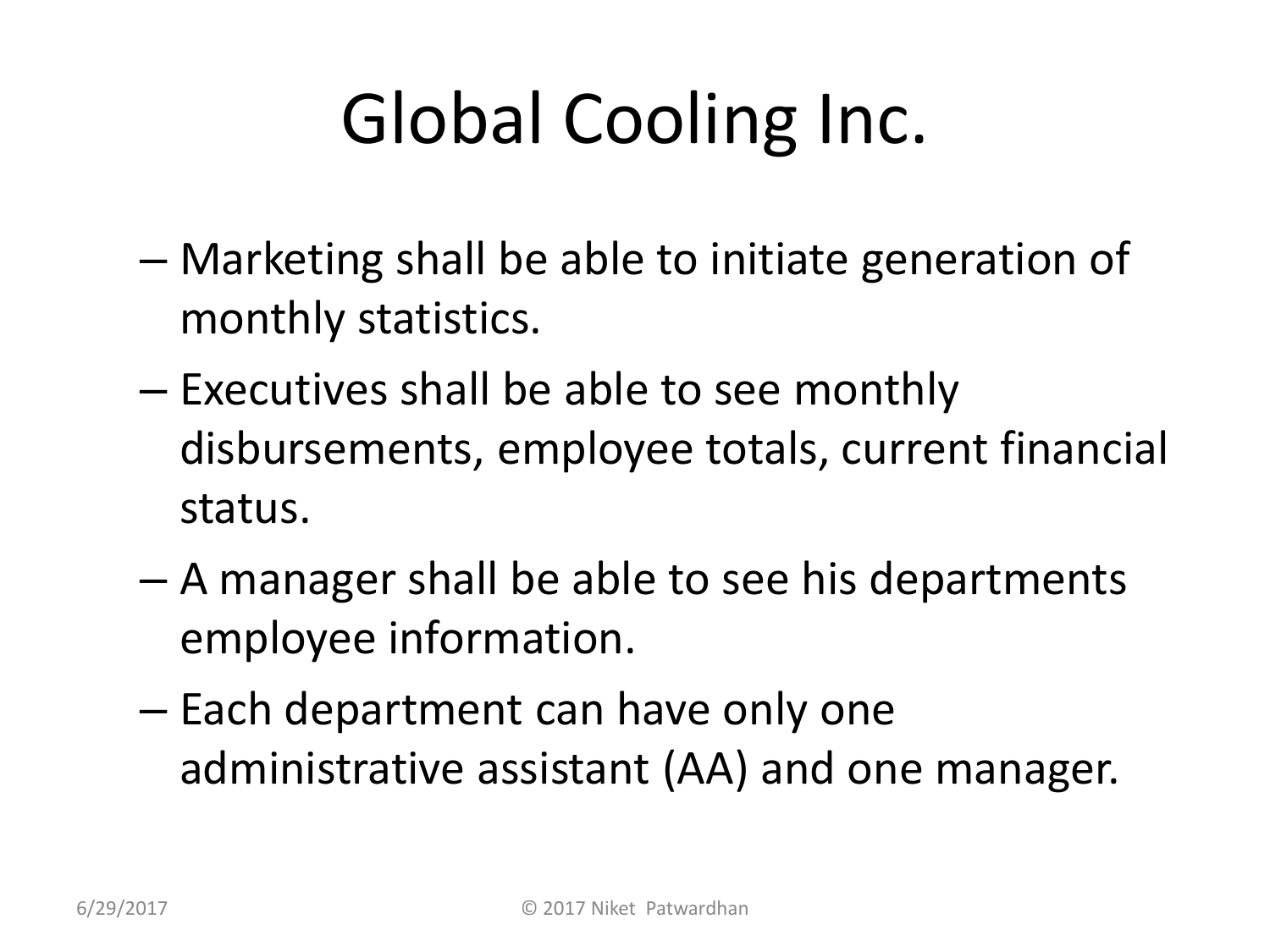- The current departments are:-
	- Company Officers
	- HR
	- Marketing/Purchasing
	- Research
	- IT (responsible for the database)
	- Sales
- Each will be headed by a company officer, and may have multiple levels of sub-departments.